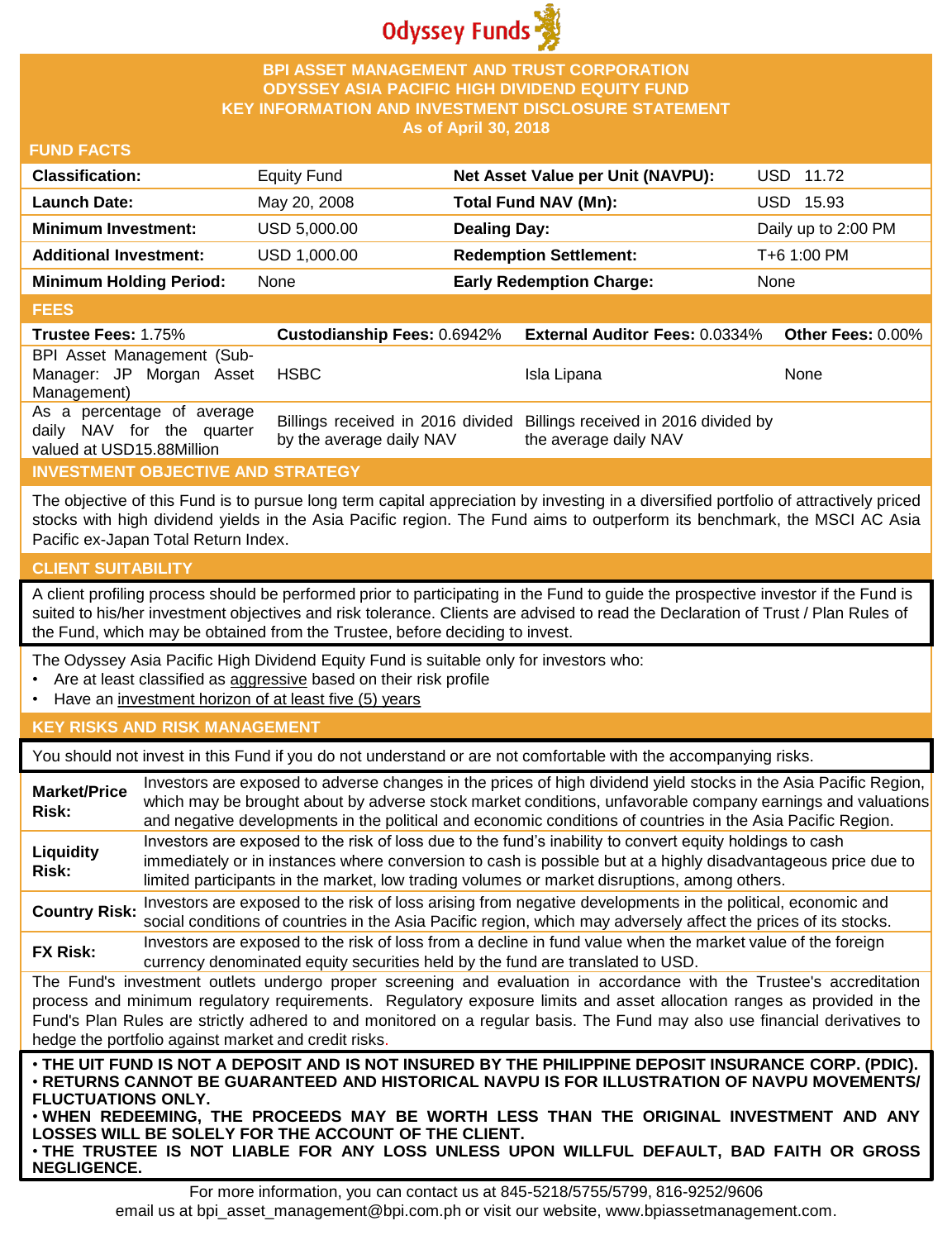## **FUND PERFORMANCE AND STATISTICS AS OF APRIL 30, 2018**

(Purely for reference purposes and is not a guarantee of future results)

#### **NAVPU GRAPH**



Benchmark\* : MSCI AC Asia Pacific ex-Japan Total Return Index

| <b>CUMULATIVE PERFORMANCE (%) 1</b>    |            |         |       |         |       |         |
|----------------------------------------|------------|---------|-------|---------|-------|---------|
|                                        | 1 mo       | 3 mos   | 6 mos | 1YR     | 3YRS  | S.I     |
| Fund                                   | 2.63       | $-5.10$ | 3.63  | 10.25   | 5.21  | 17.20   |
| <b>Benchmark</b>                       | 1.48       | $-5.91$ | 4.52  | 19.85   | 20.38 | 51.77   |
| <b>ANNUALIZED PERFORMANCE (%) 1</b>    |            |         |       |         |       |         |
|                                        | 1YR        | 2YRS    | 3YRS  | 4YRS    | 5YRS  | S.I     |
| Fund                                   | 10.25      | 10.09   | 1.71  | 4.23    | 2.05  | 1.61    |
| <b>Benchmark</b>                       | 19.85      | 20.08   | 6.38  | 7.61    | 6.23  | 4.28    |
| <b>CALENDAR YEAR PERFORMANCE (%) 1</b> |            |         |       |         |       |         |
|                                        | <b>YTD</b> | 2017    | 2016  | 2015    | 2014  | 2013    |
| Fund                                   | 1.56       | 20.33   | 3.45  | $-9.91$ | 7.08  | $-5.41$ |
| <b>Benchmark</b>                       | 0.41       | 37.63   | 6.18  | $-9.47$ | 3.71  | 2.65    |

## **PORTFOLIO COMPOSITION**

| <b>Allocation</b>                      | % of Fund     |
|----------------------------------------|---------------|
| Equities                               | 95.48         |
| Cash                                   | 4.12          |
| Time deposits and money market         |               |
| Other receivables - net of liabilities | 0.40          |
| <b>Top Five Sector Holdings</b>        | % of Equities |
| Financials                             | 45.15         |
| Information Technology                 | 10.54         |
| Utilities                              | 10.08         |
| <b>Real Estate</b>                     | 9.84          |
| Industrials                            | 9.22          |
| <b>Top Five Country Weightings</b>     | % of Equities |
| China                                  | 32.29         |
| Hong Kong                              | 14.48         |
| Korea                                  | 13.24         |
| Australia                              | 12.23         |
| Taiwan                                 | 9.30          |

| <b>NAVPU over the past 12 months</b>     |         |
|------------------------------------------|---------|
| Highest                                  | 12.35   |
| Lowest                                   | 10.56   |
| <b>STATISTICS</b>                        |         |
| Portfolio Beta                           | 0.92    |
| Volatility, Past 1 Year (%) <sup>2</sup> | 9.61    |
| Sharpe Ratio <sup>3</sup>                | 0.94    |
| Information Ratio <sup>4</sup>           | $-1.76$ |
| <b>Current Number of Holdings</b>        | 62      |

## <sup>1</sup>Returns are net of fees.

<sup>2</sup>Measures the degree to which the Fund fluctuates vis-à-vis its average return over a period of time.

<sup>3</sup>Used to characterize how well the return of a Fund compensates the investor for the level of risk taken. The higher the number, the better.

<sup>4</sup>Measures reward-to-risk efficiency of the portfolio relative to the benchmark. The higher the number, the higher the reward per unit of risk.

<sup>5</sup>Since inception.

6 Includes accrued income, investment securities purchased, accrued expenses, etc.

\*Declaration of Trust is available upon request through branch of account.

## **TOP TEN HOLDINGS**

| Name                                       | % of Equities |
|--------------------------------------------|---------------|
| Korea Electric Power                       | 5.03          |
| Bangkok Bank                               | 4.52          |
| Australia and New Zealand Banking<br>Group | 4.13          |
| DBS Group Holdings                         | 3.76          |
| China Construction Bank                    | 3.67          |
| Bank of China                              | 3.58          |
| China Life Insurance                       | 3.39          |
| <b>HSBC Holdings</b>                       | 3.07          |
| Samsung Electronics                        | 3.00          |
| Shinhan Financial Group                    | 2.83          |

# **RELATED PARTY TRANSACTIONS\***

The Fund has no transactions and outstanding investments with entities related to BPI Asset Management and Trust Corporation (BPI AMTC).

\* Related party in accordance with BPI AMTC's internal policy.